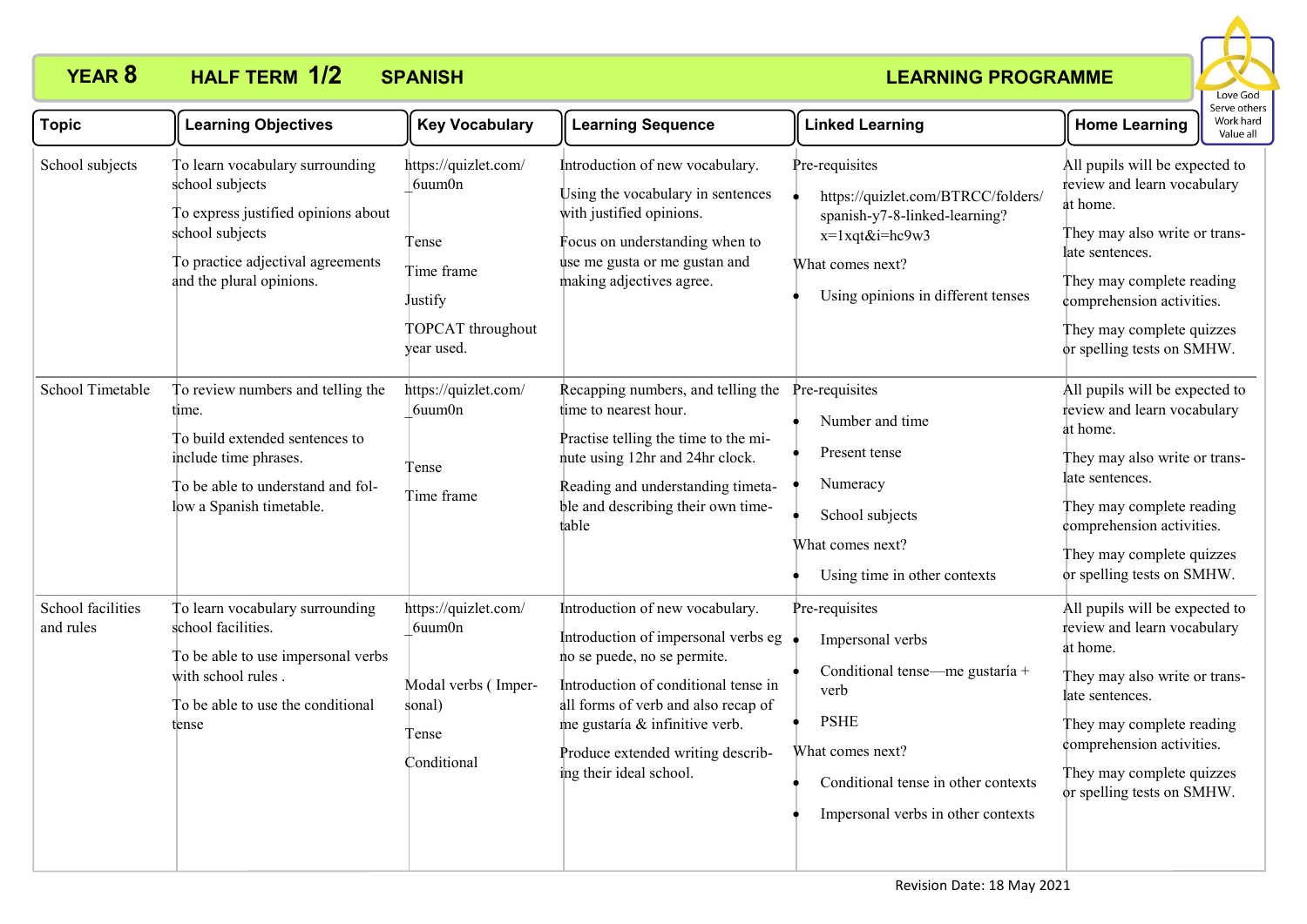

| <b>Topic</b>                                  | <b>Learning Objectives</b>                                                                                                                                                                                              | <b>Key Vocabulary</b>                                                                                              | <b>Learning Sequence</b>                                                                                                                                                                                                                                            | <b>Linked Learning</b>                                                                                                                                                                         | <b>Home Learning</b>                                                                                                                                                                                                                               | serve othe<br>Work hard<br>Value all |
|-----------------------------------------------|-------------------------------------------------------------------------------------------------------------------------------------------------------------------------------------------------------------------------|--------------------------------------------------------------------------------------------------------------------|---------------------------------------------------------------------------------------------------------------------------------------------------------------------------------------------------------------------------------------------------------------------|------------------------------------------------------------------------------------------------------------------------------------------------------------------------------------------------|----------------------------------------------------------------------------------------------------------------------------------------------------------------------------------------------------------------------------------------------------|--------------------------------------|
| Clothes                                       | To be able to name items of cloth-<br>ıng<br>To recap colours and other adjec-<br>tives<br>To be able to describe cloths that<br>people are wearing                                                                     | https://quizlet.com/<br>$6$ uum $3j$<br>Regular verb<br>Adjectival agreement<br>Indefinite article<br>False friend | Introduction of masculine, feminine Pre-requisites<br>and plural words for clothes<br>Recap colours and use these to de-<br>scribe clothes focusing on adjec-<br>tival agreements.                                                                                  | Colours<br>Adjectival agreements<br>What comes next?<br>Linking with School and describing<br>school uniform                                                                                   | All pupils will be expected to<br>review and learn vocabulary<br>at home.<br>They may also write or trans-<br>late sentences.<br>They may complete reading<br>comprehension activities.<br>They may complete quizzes<br>or spelling tests on SMHW. |                                      |
| <b>Imperfect Tense</b>                        | To understand what the imperfect<br>tense is and when to use it and how<br>to from it<br>To be able to use the imperfect<br>tense to describe what we use to<br>wear when we were younger                               | https://quizlet.com/<br>$6$ uum $3j$<br>Tense<br>Time frame<br>Conditional<br>Imperfect                            | Recapping the way verbs work in<br>Spanish and looking for patterns<br>between verb endings.<br>Practising conjugating verbs in the<br>imperfect tense.<br>Using the imperfect tense in sen-<br>tences to describe clothes and what<br>they wore at primary school. | Pre-requisites<br>Present tense<br>Conditional tense<br>Imperfect tense<br>What comes next?<br>Using and recognising imperfect<br>tense in other contexts                                      | All pupils will be expected to<br>review and learn vocabulary<br>at home.<br>They may also write or trans-<br>late sentences.<br>They may complete reading<br>comprehension activities.<br>They may complete quizzes<br>or spelling tests on SMHW. |                                      |
| Consolidation and<br>assessments<br>Christmas | To review learning from September<br>To review and revisit areas of diffi-<br>culty.<br>To assess learning this term.<br>To look at cultural aspect of Christ-<br>mas in Spain and variations in dif-<br>ferent regions | https://quizlet.com/<br>6uum3j<br>Adjectival agreements<br>Conditional Tense,<br>Present tense<br>Imperfect tense  | To review vocabulary and complete Pre-requisites<br>consolidation activities.<br>To understand similarities and dif-<br>ferences between Christmas in the<br>UK and in Spain.                                                                                       | School, Time, Clothes<br>Adjectival agreements<br>Conditional Tense, Present tense<br>Imperfect tense.<br>Culture-Christmas. RE and PSHE<br>What comes next?<br>Using tenses in other contexts | All pupils will be expected to<br>review and learn vocabulary<br>at home.<br>They may also write or trans-<br>late sentences.<br>They may complete reading<br>comprehension activities.<br>They may complete quizzes<br>or spelling tests on SMHW. |                                      |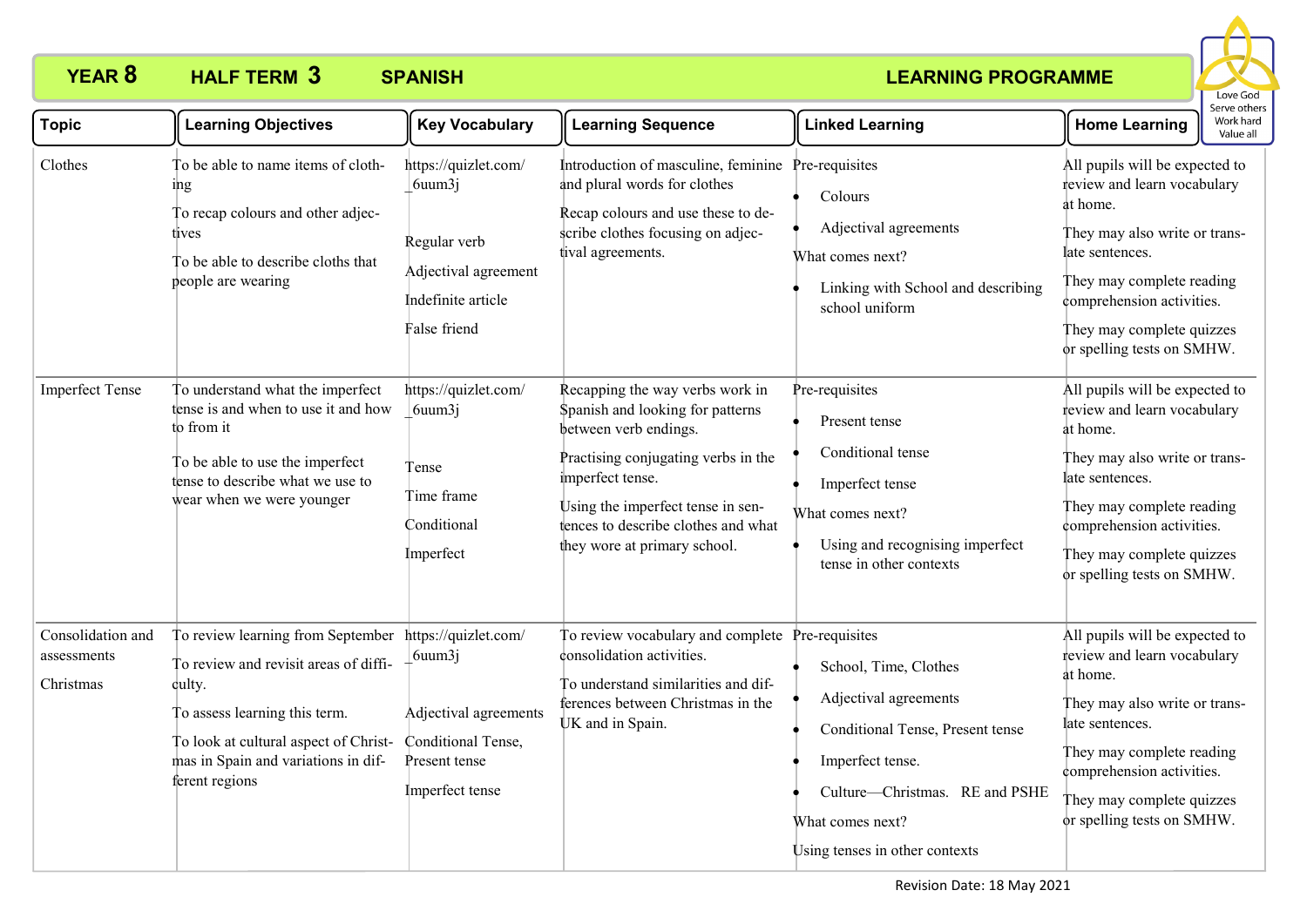

| <b>Topic</b> | <b>Learning Objectives</b>                    | <b>Key Vocabulary</b>                                                                                    | <b>Learning Sequence</b>                                                                                                                                                                                                                                                                                       | <b>Linked Learning</b>                                                                | <b>Home Learning</b>                                                                                                                                                                                                                               | Serve other<br>Work hard<br>Value all |
|--------------|-----------------------------------------------|----------------------------------------------------------------------------------------------------------|----------------------------------------------------------------------------------------------------------------------------------------------------------------------------------------------------------------------------------------------------------------------------------------------------------------|---------------------------------------------------------------------------------------|----------------------------------------------------------------------------------------------------------------------------------------------------------------------------------------------------------------------------------------------------|---------------------------------------|
| Countries    | To be able to say different coun-<br>tries.   | https://quizlet.com/<br>6uw2y7<br>Justify<br>Adjectival agreement<br>Regular<br>Conjugate<br>Intensifier | Introduction of countries—relating<br>to current events e.g. The World<br>Cup and The Olympics.<br>Using the verb 'vivir' to start to<br>talk about where you and other<br>people live.                                                                                                                        | Pre-requisites<br>Opinions<br>What comes next?<br>Types of house<br>The present tense | All pupils will be expected to<br>review and learn vocabulary<br>at home.<br>They may also write or trans-<br>late sentences.<br>They may complete reading<br>comprehension activities.<br>They may complete quizzes<br>or spelling tests on SMHW. |                                       |
| Where I live | To be able to say where you live.             | https://quizlet.com/<br>6uw2y7<br>Adjectival agreement<br>Conjugation<br>Regular verb                    | To relook at 'vivir' to say exactly<br>where you live.<br>Introduction of vocabulary to talk<br>about accommodation.<br>Using adjectives to describe the<br>type of house you live in and to<br>give extra detail.<br>Piece of writing using conjugations<br>to talk about where you and other<br>people live. | Pre-requisites<br>What comes next?<br>Rooms in the house                              | All pupils will be expected to<br>review and learn vocabulary<br>at home.<br>They may also write or trans-<br>late sentences.<br>They may complete reading<br>comprehension activities.<br>They may complete quizzes<br>or spelling tests on SMHW. |                                       |
| In my house  | To be able to name the rooms in<br>our house. | https://quizlet.com/<br>6uw2y7<br>Adjectival agreement<br>Conjugation<br>Tense<br>Time frame             | Introduction of vocabulary.<br>Using 'hay' and 'no hay' to de-<br>scribe your house.<br>Reading and listening exercises.<br>Using adjectives to describe the<br>rooms in your house.<br>Extended piece of writing on what<br>is in your house.                                                                 | Pre-requisites<br>What comes next?                                                    | All pupils will be expected to<br>review and learn vocabulary<br>at home.<br>They may also write or trans-<br>late sentences.<br>They may complete reading<br>comprehension activities.<br>They may complete quizzes<br>or spelling tests on SMHW. |                                       |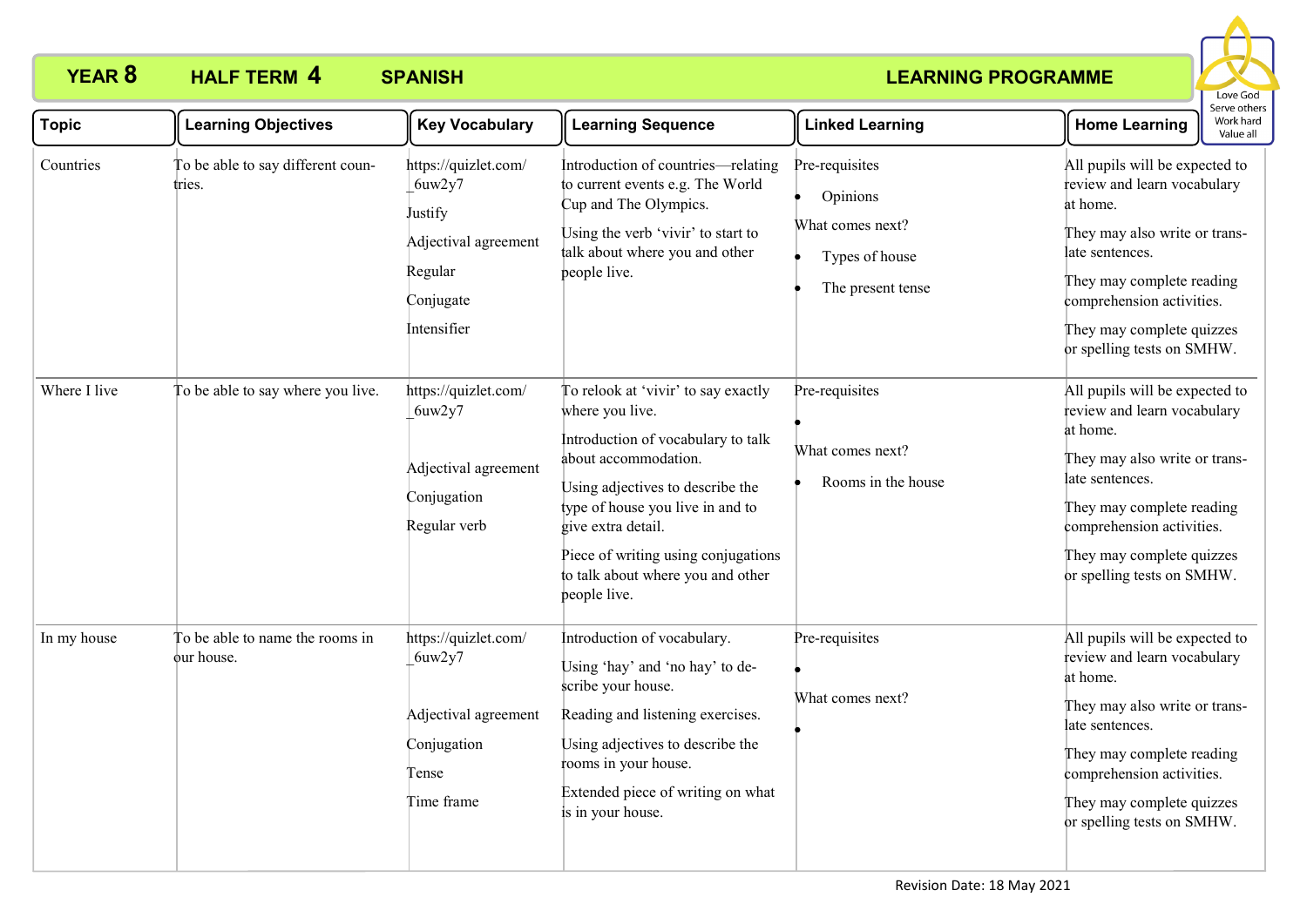

| <b>Topic</b>      | <b>Learning Objectives</b>                                                                                   | <b>Key Vocabulary</b>                                                                        | <b>Learning Sequence</b>                                                                                                                                                                                                                                                                                                                | <b>Linked Learning</b>                                                                                                | <b>Home Learning</b>                                                                                                                                                                                                                               | Serve other<br>Work hard<br>Value all |
|-------------------|--------------------------------------------------------------------------------------------------------------|----------------------------------------------------------------------------------------------|-----------------------------------------------------------------------------------------------------------------------------------------------------------------------------------------------------------------------------------------------------------------------------------------------------------------------------------------|-----------------------------------------------------------------------------------------------------------------------|----------------------------------------------------------------------------------------------------------------------------------------------------------------------------------------------------------------------------------------------------|---------------------------------------|
| Bedroom furniture | To be able to say what furniture<br>you have in your bedroom and<br>house.                                   | https://quizlet.com/<br>6uw2y7<br>Adjectival agreement.                                      | Introduce vocabulary.<br>Drawing and labelling your room<br>with the furniture and adjectives to<br>describe them.<br>Translation work.                                                                                                                                                                                                 | Pre-requisites<br>Adjectives<br>Rooms in the house<br>What comes next?<br>Prepositions                                | All pupils will be expected to<br>review and learn vocabulary<br>at home.<br>They may also write or trans-<br>late sentences.<br>They may complete reading<br>comprehension activities.<br>They may complete quizzes<br>or spelling tests on SMHW. |                                       |
| Prepositions      | To be able to use prepositions to<br>say where something is in your<br>room and house.                       | https://quizlet.com/<br>6uw2y7<br>Prepositions<br>Conditional tense<br>Adjectival agreement  | Introduction of vocabulary.<br>Reading and understanding a text<br>saying where the different bedroom<br>furniture is.<br>Following instructions to put furni-<br>ture in the correct place.<br>Bring all work together on the topic<br>and create an extended writing<br>piece using the present tense and<br>the simple future tense. | Pre-requisites<br>Bedroom furniture<br>Rooms in the house<br>Adjectives<br>What comes next?<br>The conditional tense  | All pupils will be expected to<br>review and learn vocabulary<br>at home.<br>They may also write or trans-<br>late sentences.<br>They may complete reading<br>comprehension activities.<br>They may complete quizzes<br>or spelling tests on SMHW. |                                       |
| Dream house       | To use the conditional tense to de-<br>scribe what your ideal house would<br>be like and what it would have. | https://quizlet.com/<br>6uw2y7<br>Tense<br>Time frame<br>Conditional<br>Adjectival agreement | Looking at the rules of the condi-<br>tional tense.<br>Completing a project on your<br>dream house. Using the conditional<br>tense saying what it would have<br>and describing what would be like.<br>Presenting dream house project.                                                                                                   | Pre-requisites<br>Types of accommodation<br>Rooms in the house<br>Bedroom furniture<br>What comes next?<br>Assessment | All pupils will be expected to<br>review and learn vocabulary<br>at home.<br>They may also write or trans-<br>late sentences.<br>They may complete reading<br>comprehension activities.<br>They may complete quizzes<br>or spelling tests on SMHW. |                                       |